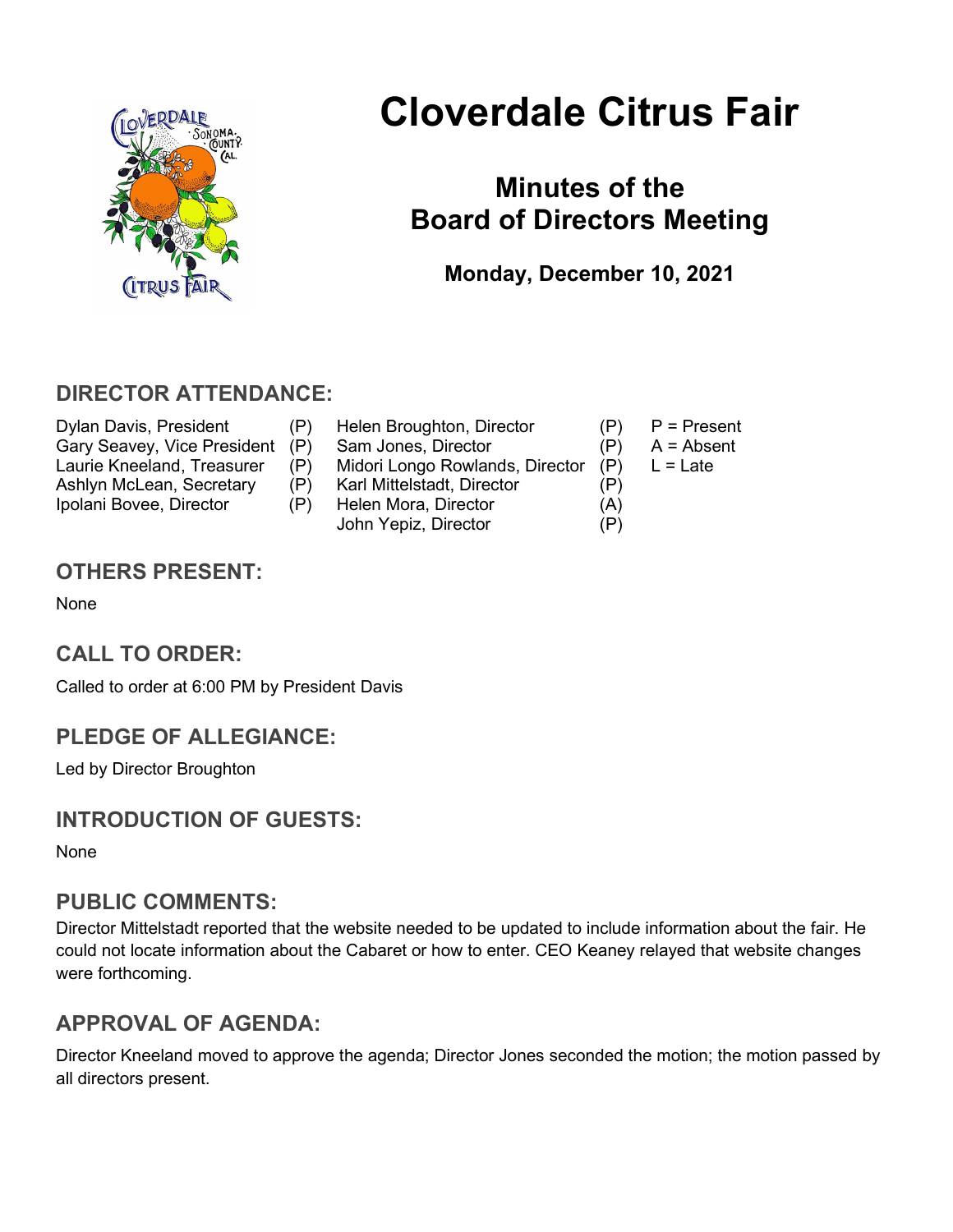## APPROVAL OF MINUTES:

Director McLean moved to approve the minutes from the November  $8<sup>th</sup>$  Board meeting; Director Seavey seconded the motion; the motion passed by all directors present.

### PRESIDENT'S REPORT:

President Davis asked that the Board be efficient with the agenda.

## CEO REPORT:

Citrus Fair: Progress is being made in all areas of fair planning, while responding to the changes being faced (the fair's preferred ribbon company is out of business, the fair's petting zoo provider is no longer operating, the chef demo contractor is not available.) Concessionaires are hired and booked. Vendor spaces are ½ way filled. Exhibits entries open 12/14. FFA is interested in being more involved with the fair. Advertising is being contracted. Sponsorship is the area that needs the most attention.

WFA Convention: The roster of attendees was reviewed.

Staff Related Issues: Ronda Hibbeln has joined the Citrus Fair for fair-time support.

#### STANDING COMMITTEE REPORTS:

#### Finance - Discussion

- Director Kneeland, reported the following as of November 20, 2021: Petty Cash = \$200.00, Change Fund = \$200.00, ATM Change Fund of \$2000, Operating = \$323,262.27, and Savings = \$1,655,813.09 for a total of \$1,981,475.36.
- Director Mittelstadt moved to approve the report. Director Bovee seconded the motion; the motion passed unanimously by all directors present.
- Director Kneeland and CEO Keaney reported that the 2<sup>nd</sup> Draw PPP loan had been forgiven.

#### Buildings & Grounds

- Director Mittelstadt reported on the Thymes Square project and the Alexander Valley Healthcare Center. Director Seavey reported that the first floor of the center will be rentable meeting rooms, a direct competitor to the Citrus Fair. The Thymes Square committee will meet to further discuss the City's request for easements for the project.
- Wifi needs to be upgraded.
- Possible need for more cameras.
- Community garden may be up for sale. President Davis asked for volunteers to serve on a committee. Stepping forward are Director Yepiz, Director Middelstadt, and Director Bovee.

Bylaw and Policy

• Director Yepiz will contact the committee this week to set up a meeting.